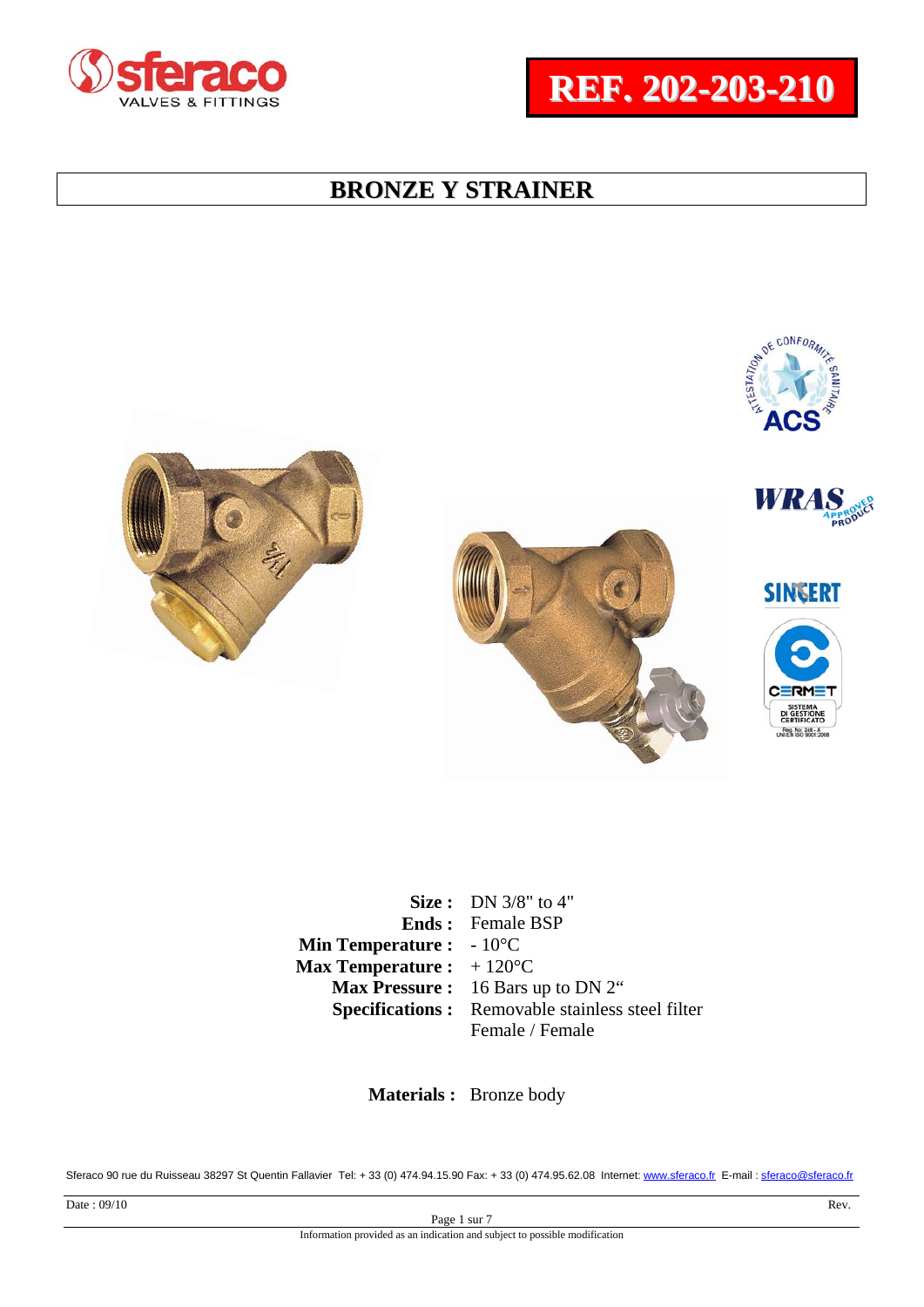#### *SPECIFICATIONS :*

- Removable stainless steel filter
- Female / female type
- Horizontal or vertical position with descendant fluid (respect the flow direction indicated by the arrow )
- For 202 type, Mesh  $4/10^{\circ}$  mm (400 µ) up to DN 1" and  $5/10^{\circ}$  mm (500 µ) over
- For 203 and 210 types, Mesh  $3/10^{\circ}$  mm (300  $\mu$ )
- With drainer threaded female BSP with butterfly aluminium handle for 210 type

### *USE :*

- Water distribution and watering
- Min Temperature Ts: 10°C
- Max Temperature Ts :+ 120°C
- Max Pressure Ps : 16 bars up to DN 2", 10 bars over

#### *HEAD LOSS GRAPH :*

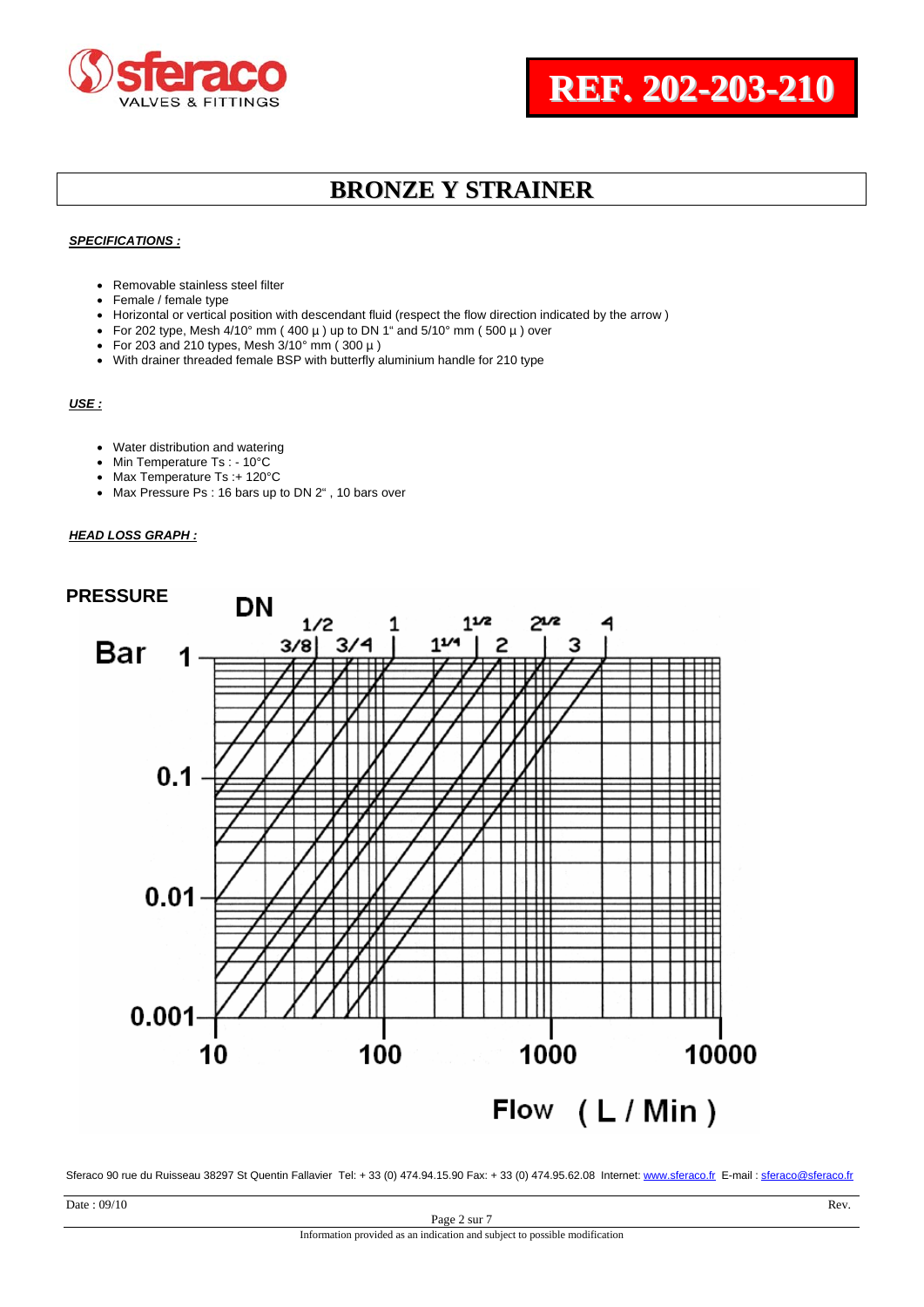### *RANGE :*

- Strainer threaded female BSP cylindric from DN 3/8" to DN 4" for **Ref. 202** et **203**
- Strainer with drain threaded female BSP cylindric from DN 1/2" to DN 2" for **Ref. 210**

*MATERIALS :*



| <b>Item</b> | <b>Designation</b> | <b>Materials</b>          |  |  |  |
|-------------|--------------------|---------------------------|--|--|--|
|             | Body               | <b>Bronze</b>             |  |  |  |
| 2           | Filter             | SS 304                    |  |  |  |
| 3           | Gasket             | PTFE (60%) + Bronze (40%) |  |  |  |
| 4           | Cap                | <b>Brass</b>              |  |  |  |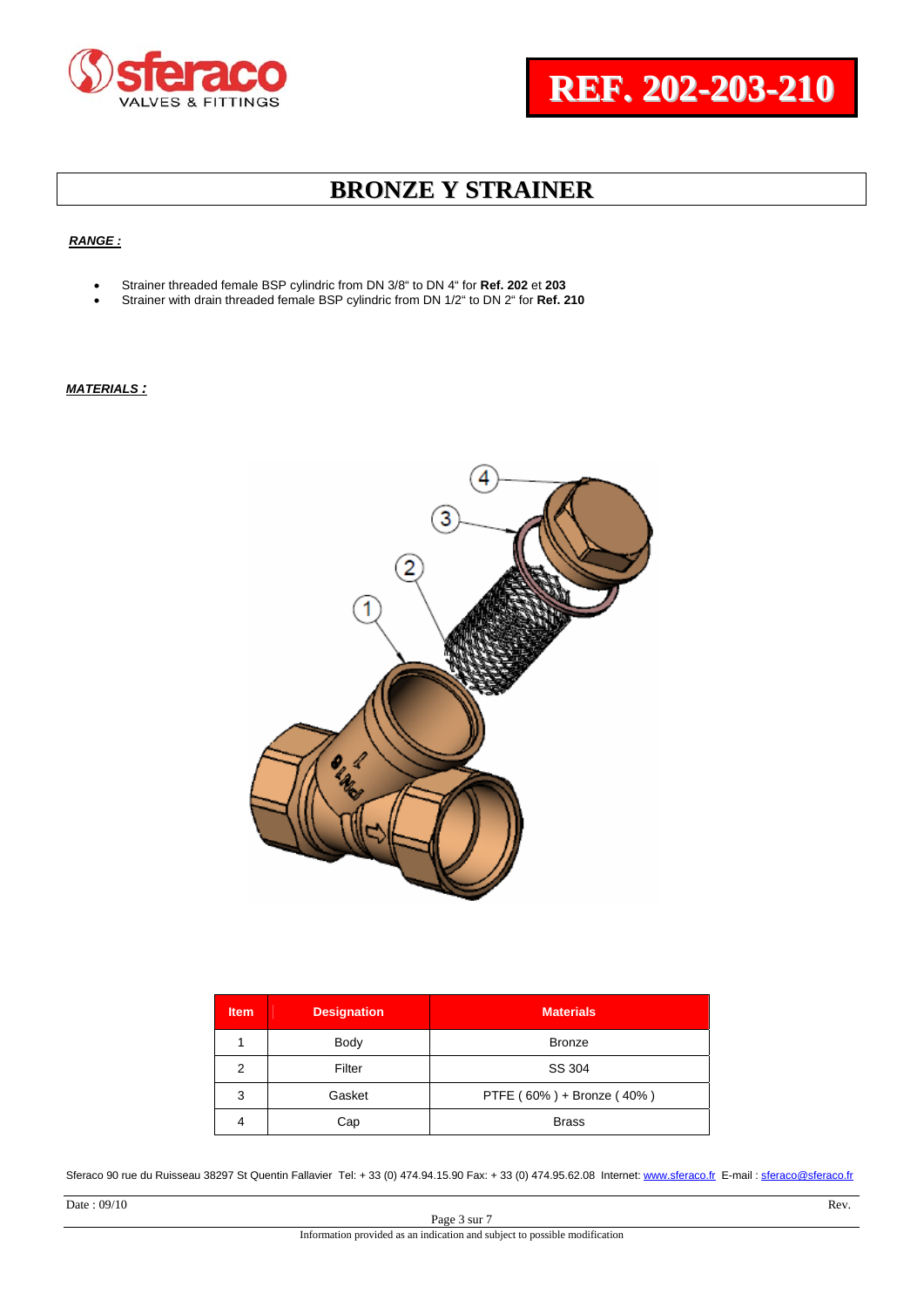### *SIZE TYPES 202 AND 203 ( in mm ) :*



|             | <b>DN</b>   | 3/8" | 1/2" | 3/4" | 1"    | 1"1/4 | 1"1/2 | 2"   | 2"1/2 | 3 <sup>th</sup> | 4 <sup>0</sup> |
|-------------|-------------|------|------|------|-------|-------|-------|------|-------|-----------------|----------------|
|             | Ø           | 12   | 15   | 20   | 25    | 32    | 40    | 50   | 65    | 78              | 98             |
|             | ┕           | 55   | 59   | 69   | 82    | 99    | 109   | 131  | 151   | 172             | 219            |
| Ref.        | L1          | 10   | 11   | 12   | 14    | 17    | 17    | 19   | 21    | 21              | 24             |
|             | н           | 40   | 44   | 50.5 | 60    | 73    | 80    | 98   | 114   | 130             | 170            |
| $202 - 203$ | W           | 22   | 26   | 32   | 38    | 48    | 52    | 66   | 82    | 96              | 124            |
|             | ØΒ          | 18   | 20   | 25   | 31    | 37    | 43    | 58   | 65    | 75              | 100            |
|             | H1          | 30   | 32   | 39   | 46    | 55    | 61    | 76   | 90    | 106             | 140            |
|             | Weight (Kg) | 0.18 | 0.22 | 0.34 | 0.475 | 0.72  | 0.9   | 1.58 | 2.45  | 3.4             | 7.06           |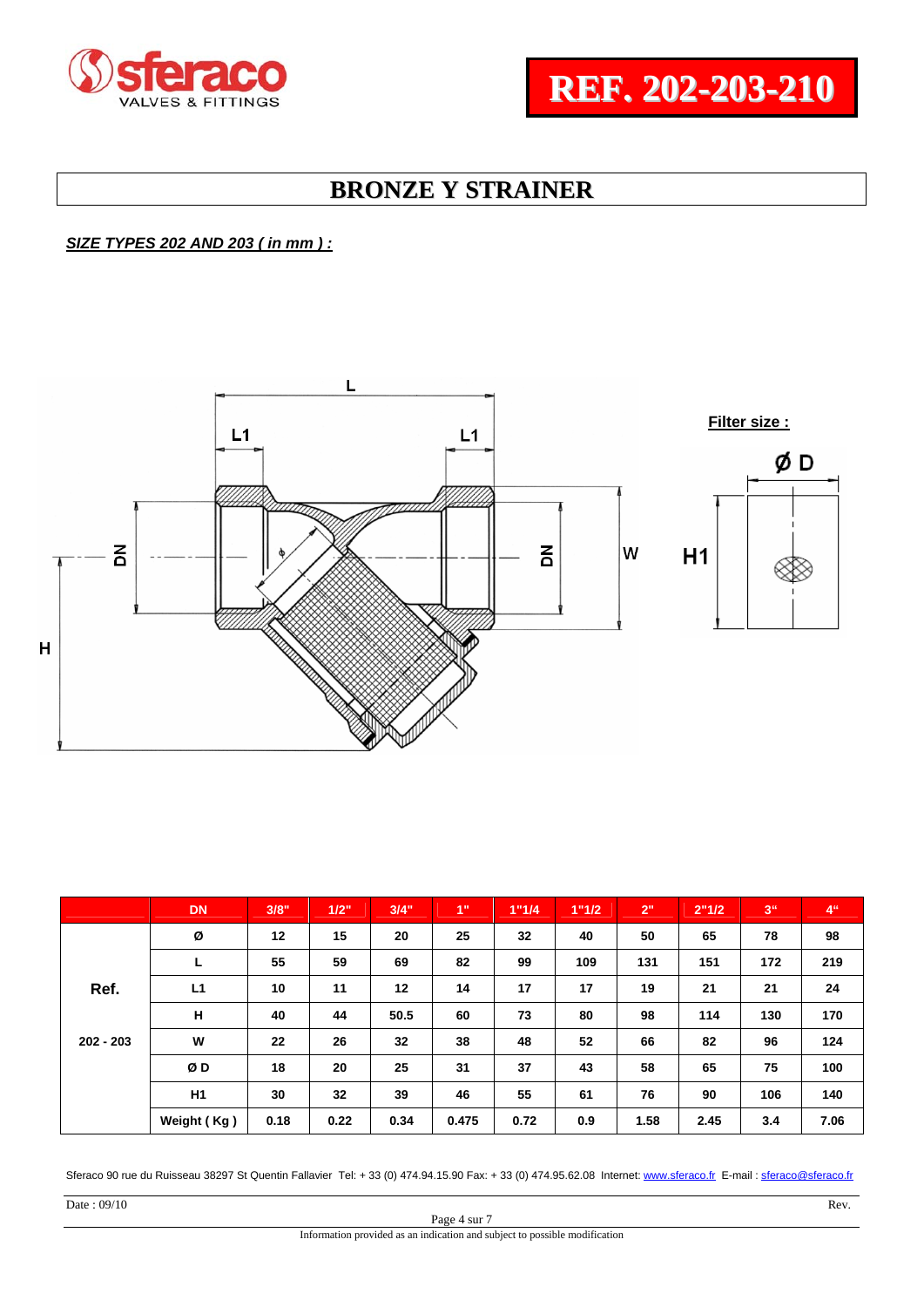### *SIZE TYPE 210 ( in mm ) :*



|      | <b>DN</b>       | 1/2"    | 3/4"    | 1"   | 1"1/4   | 1"1/2   | 2"      |
|------|-----------------|---------|---------|------|---------|---------|---------|
|      | DN <sub>1</sub> | $1/4$ " | $3/8$ " | 3/8" | $3/8$ " | $3/8$ " | $3/8$ " |
|      | г               | 59      | 69      | 82   | 117.5   | 128     | 150     |
| Ref. | L1              | 11      | 12      | 14   | 17      | 17      | 19      |
|      | L <sub>2</sub>  | 8.5     | 7.5     | 7.5  | 11.5    | 11.5    | 11.5    |
|      | н               | 44      | 85      | 94.5 | 73      | 80      | 98      |
| 210  | A               | 38      | 38      | 38   | 50      | 50      | 50      |
|      | ØD              | 20      | 25      | 31   | 37      | 43      | 58      |
|      | H1              | 32      | 39      | 46   | 55      | 61      | 76      |
|      | W               | 26      | 32      | 38   | 48      | 52      | 66      |
|      | W <sub>1</sub>  | 20      | 20      | 20   | 20      | 20      | 20      |
|      | Weight (Kg)     | 0.32    | 0.42    | 0.54 | 0.88    | 1.05    | 1.68    |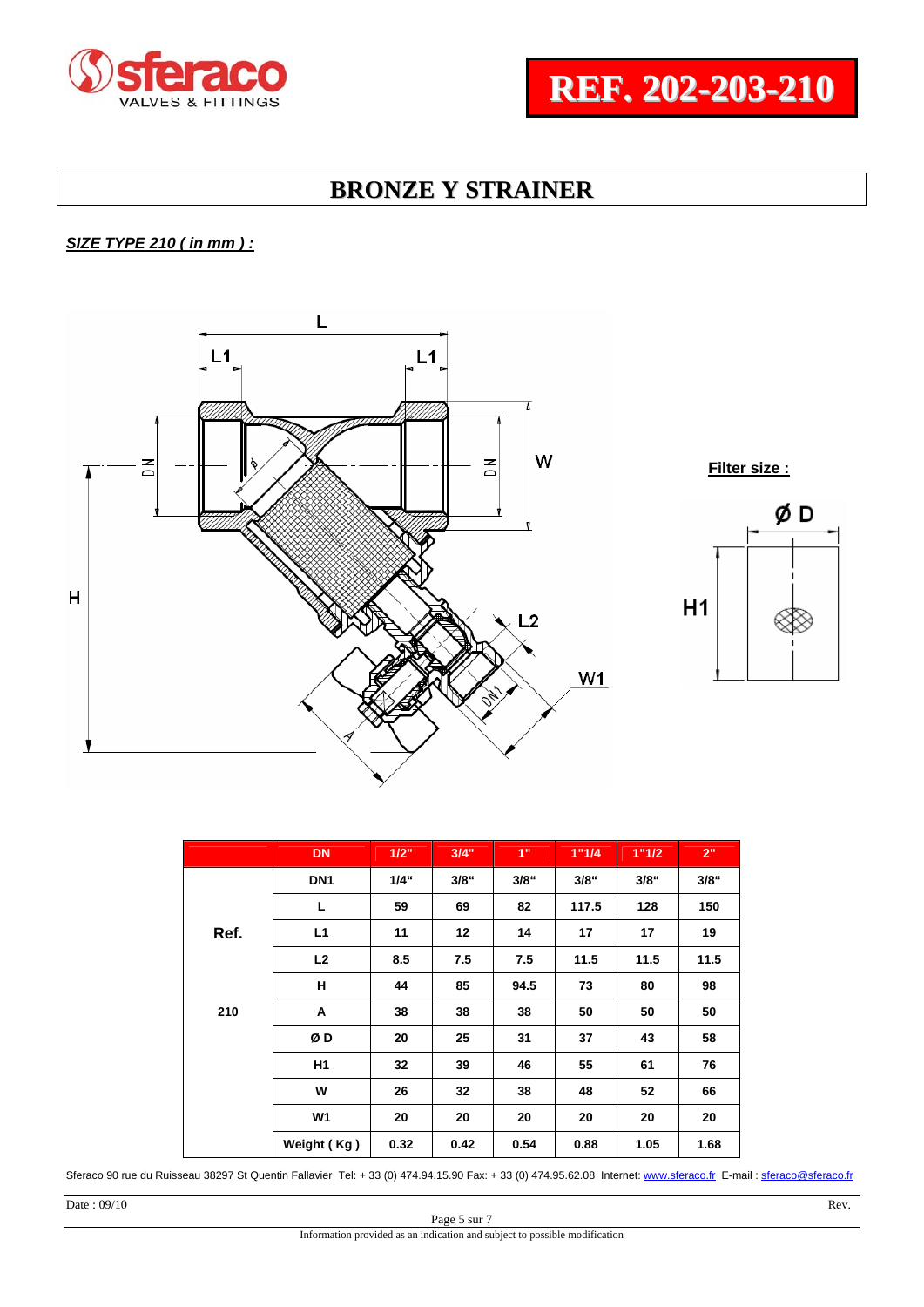#### *STANDARDS :*

- Fabrication according to ISO 9001 : 2008
- DIRECTIVE 97/23/CE : Products excluded from directive (Article 1, § 3.2)
- French water agreement **A.C.S. N° 09 ACC LY 157**
- English water agreement **WRAS**
- Threaded female BSP cylindric according to ISO 228/1

*INSTALLATION POSITIONS :*

**Vertical position ( descendand fluid )** Application **Horizontal position Horizontal position**